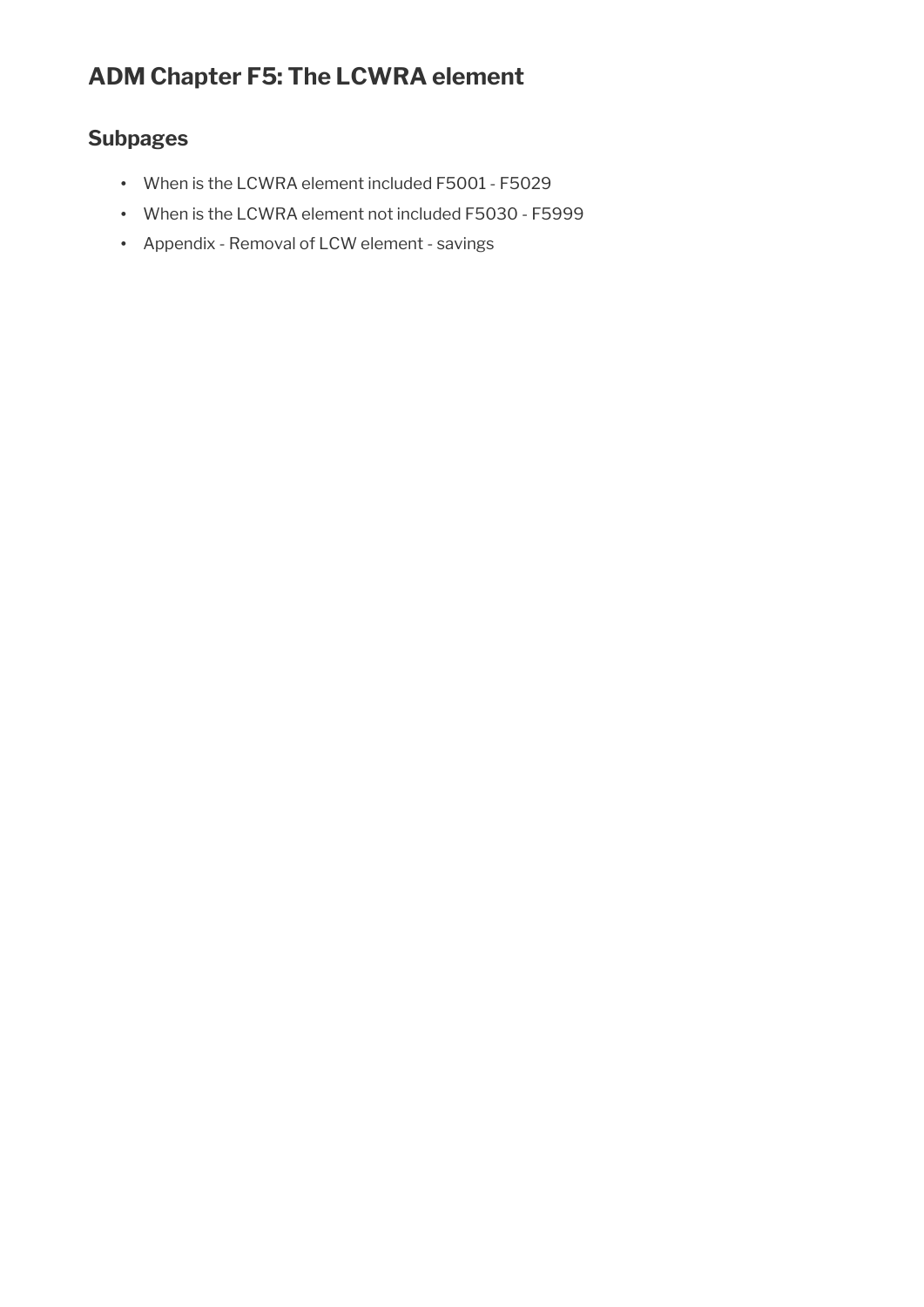# **When is the LCWRA element included F5001 - F5029**

[Introduction](#page-1-0) F5001 - F5009

[Joint claimants](#page-1-1) F5010 - F5014

[Run on after death](#page-2-1) F5015 - F5019

Claimant qualifies for carer element F5020 - F5029

## <span id="page-1-0"></span>**Introduction**

F5001 An award of UC includes the LCWRA element where the claimant has LCWRA $^{\rm 1}$ . But see F5030 et seq for when the element is not included.

**Note:** See ADM Chapter G3 for guidance on when a claimant has LCWRA<sup>2</sup>.

### 1 [WR Act 12, s 12\(1\) & \(2\)\(b\)](https://www.legislation.gov.uk/ukpga/2012/5/section/12); [UC Regs, reg 23\(2\)\(a\)](https://www.legislation.gov.uk/uksi/2013/376/regulation/23) & [27\(1\);](https://www.legislation.gov.uk/uksi/2013/376/regulation/27) 2 [WR Act 12, s 12\(4\)\(b\);](https://www.legislation.gov.uk/ukpga/2012/5/section/12) [UC Regs, reg 27\(3\)](https://www.legislation.gov.uk/uksi/2013/376/regulation/27)

F5002 From 3.4.17 where it is determined that a UC claimant has, or is treated as having, LCW, their award cannot include the LCW element $^1$ . But see the Appendix for exceptions where the removal of the LCW element does not apply.

**Note:** A determination that the claimant has LCW continues to be relevant for the purposes of workrelated requirements and income and work allowance deductions – see [G2004](http://intranet.dwp.gov.uk/manual/advice-decision-making-adm/introduction-g2001-g2009).

1 [WR Act 12, s 12\(2\);](https://www.legislation.gov.uk/ukpga/2012/5/section/12) [UC Regs, reg 23\(2\)\(a\),](https://www.legislation.gov.uk/uksi/2013/376/regulation/23) [27](https://www.legislation.gov.uk/uksi/2013/376/regulation/27) - [29](https://www.legislation.gov.uk/uksi/2013/376/regulation/29) & [36](https://www.legislation.gov.uk/uksi/2013/376/regulation/36)

#### **Example**

Jessie has been entitled to UC since 2015, and is in the all work-related requirements group. On 2.5.17 she sends in a fit note, and following the WCA it is determined that she has LCW. Jessie is moved to the work preparation requirements group, and has the LCW related work allowance, but the LCW element is not included in her award.

F5003 – F5009

# <span id="page-1-1"></span>**Joint claimants**

F5010 Where joint claimants $^1$  both have LCWRA, only one LCWRA element is awarded<sup>2</sup>.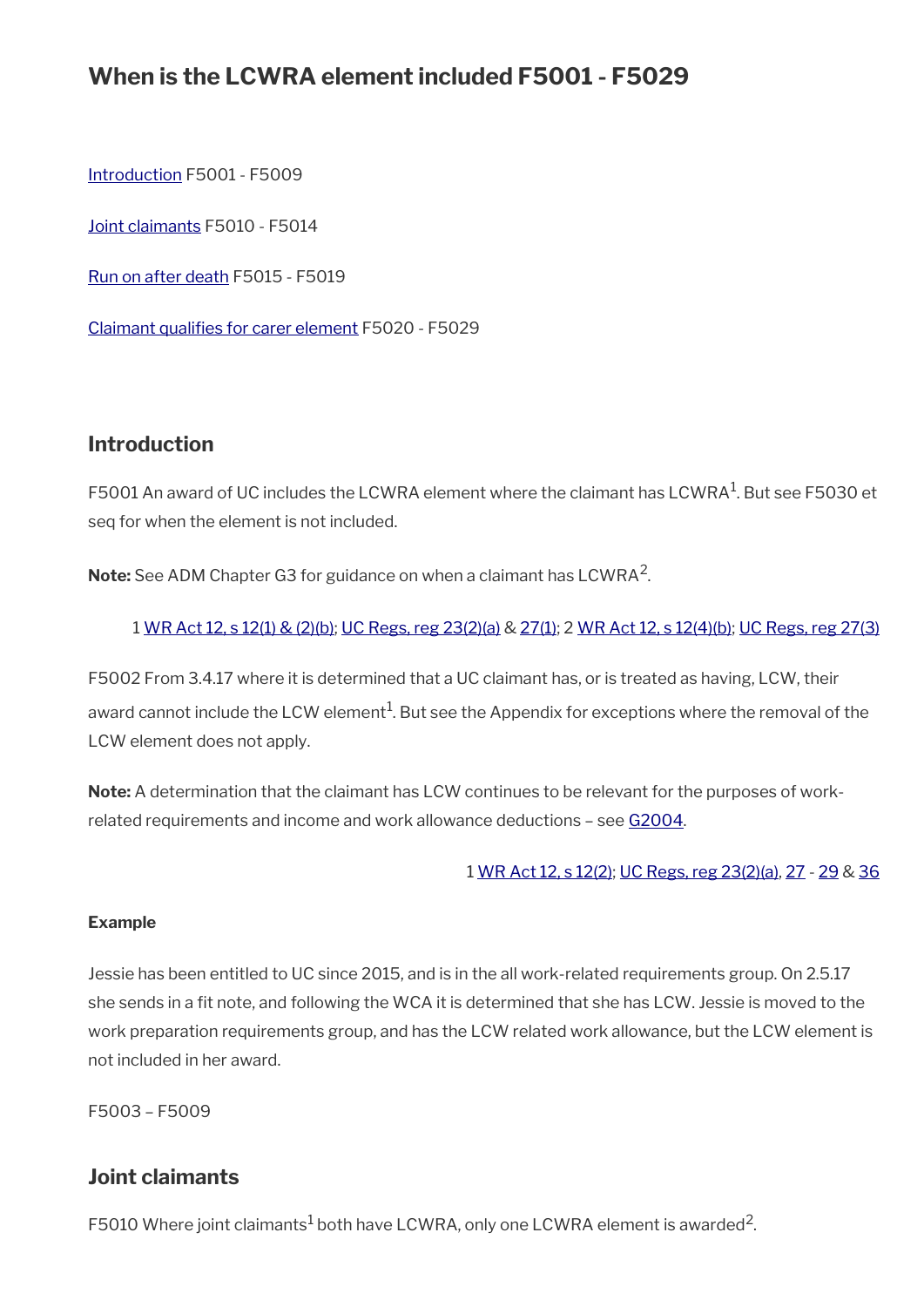#### **Example**

Fred and Ginger are entitled to UC. Fred has LCWRA, so their award of UC includes the LCWRA element. Their assessment period begins on the  $20<sup>th</sup>$ . Ginger provides medical evidence on 26.11.14 that her health condition has deteriorated after a stroke. Following application of the WCA, the DM determines that Ginger has LCWRA. Fred and Ginger's award does not change.

F5011 – F5014

# <span id="page-2-1"></span>**Run on after death**

F5015 Where

- **1.** joint claimants are entitled to UC **and**
- **2.** the award of UC includes the LCWRA element for one member of the couple **and**
- **3.** that member of the couple dies

the award of UC, including the LCWRA element, remains in payment as if the person had not died for the assessment period in which the person dies and the following two assessment periods $^1$ .

### 1 [UC Regs, reg 37\(a\)](https://www.legislation.gov.uk/uksi/2013/376/regulation/37)

#### **Example**

Danny and Carmel are entitled to UC. Their award includes the LCWRA element as Danny is terminally ill. Their assessment period begins on the  $19<sup>th</sup>$  of the month. On 19.11.14 Danny dies. Carmel remains entitled to UC. Her award continues to include the LCWRA element until 18.2.15, after which she will be required to claim UC as a single claimant.

F5016 – F5019

## <span id="page-2-0"></span>**Claimant qualifes for carer element**

F5020 Where the claimant satisfes the conditions for

#### **1.** the carer element **and**

#### **2.** the LCWRA element

only the LCWRA element can be included in the UC award for that claimant $^1$  – see F5023 for joint claimants. See ADM Chapter F6 for guidance on the conditions for including the carer element in an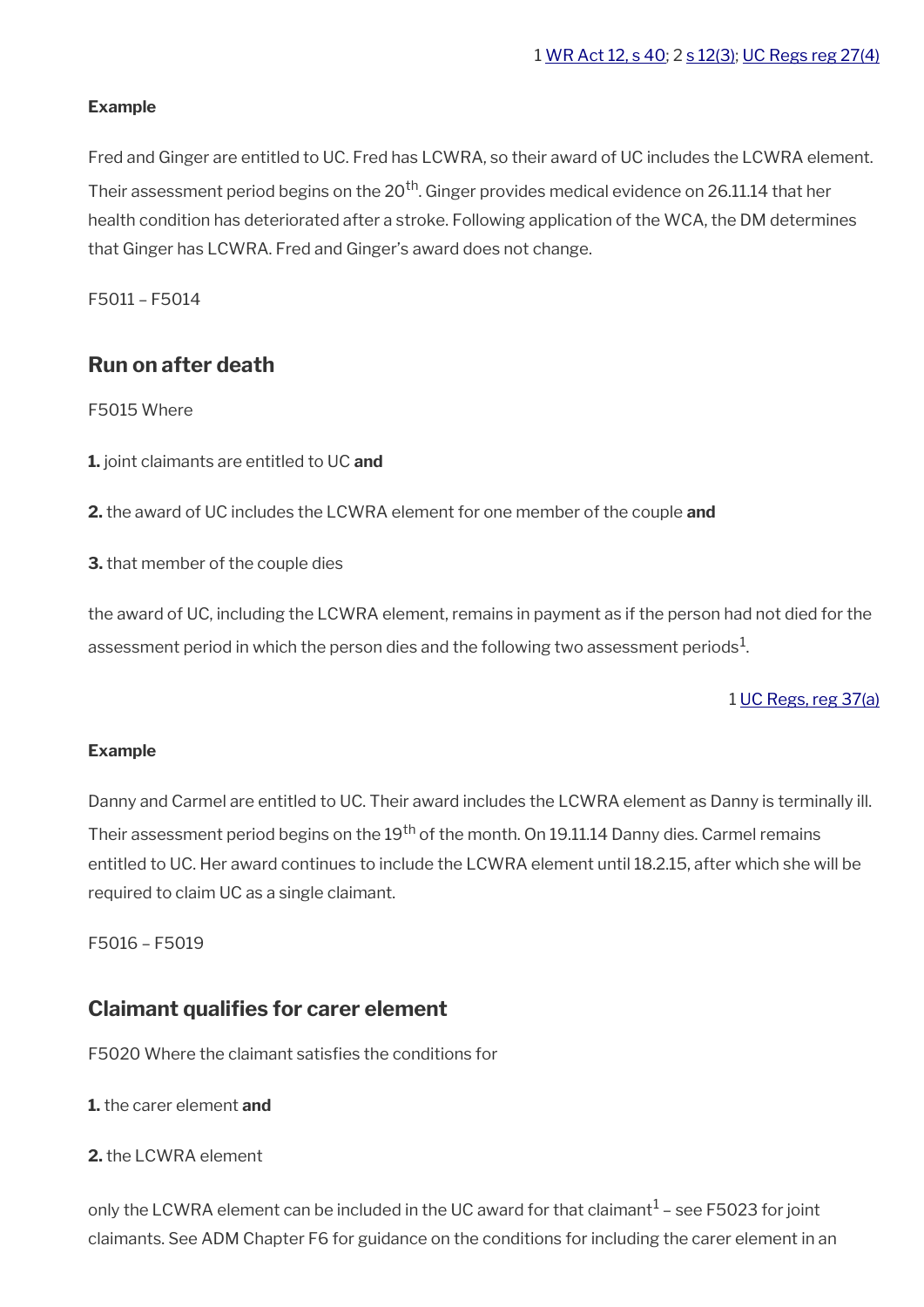### **Example**

Francine is entitled to UC. Francine has LCWRA, and also cares for her severely disabled father Milo. Francine's UC award includes the LCWRA element, but not the carer element.

F5021 - F5022

F5023 Where joint claimants satisfy the conditions for the carer element and the LCWRA element, F5020 does not apply. But see F5010 where joint claimants both have LCWRA.

#### **Example 1**

Paul and Maggie are entitled to UC. Paul has LCWRA, and Maggie cares for their disabled son George. Paul and Maggie's UC award includes the LCWRA element and the carer element.

#### **Example 2**

Anton and Beth are entitled to UC. Anton and Beth both have LCWRA. Beth also cares for her severely disabled father. Anton and Beth's UC award includes the LCWRA element for Anton, and the carer element for Beth.

F5024 – F5029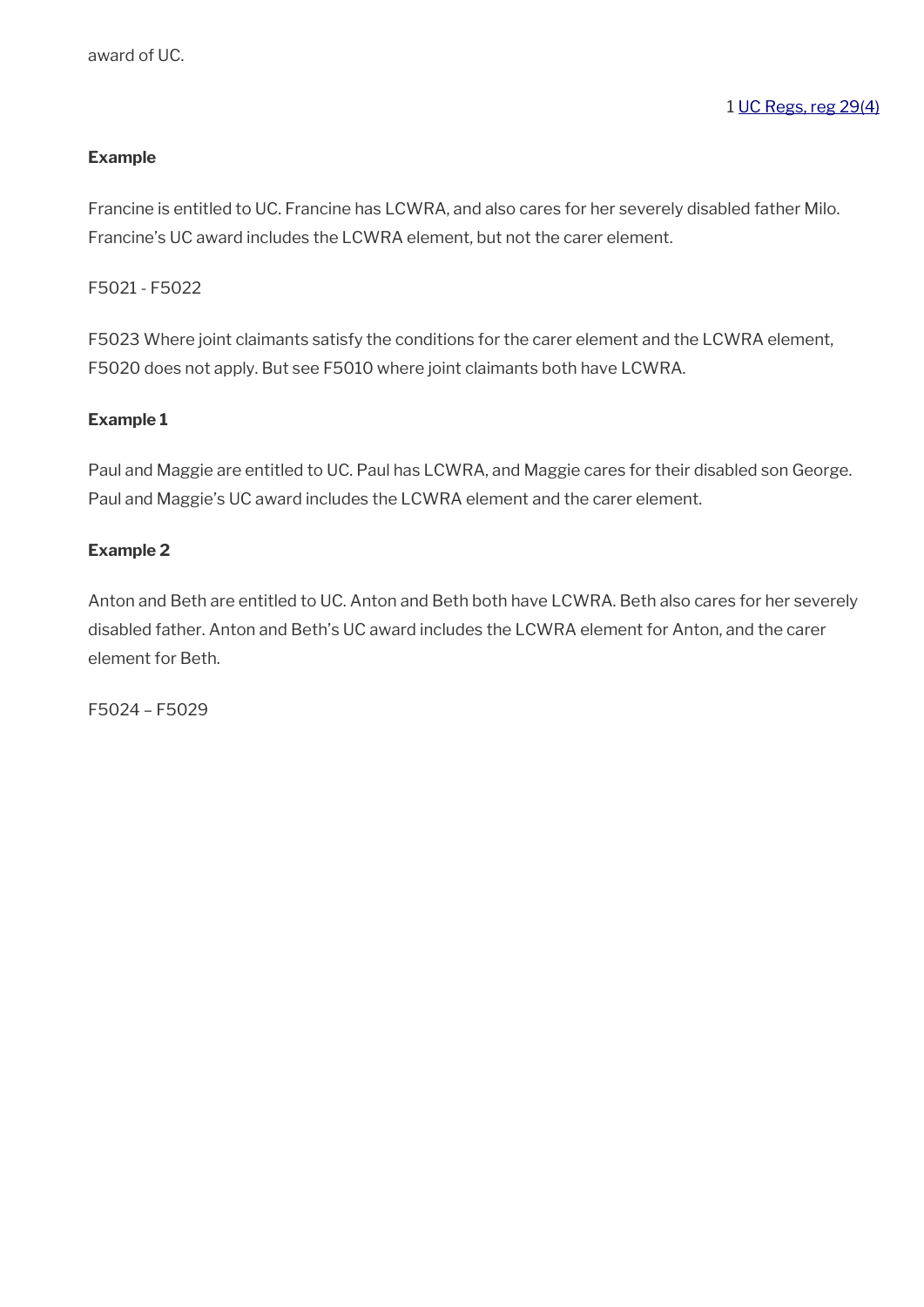# **When is the LCWRA element not included F5030 - F5999**

[Relevant period](#page-4-0) F5031 - F5039

[Relevant period - exceptions](#page-6-0) F5040 - F5069

[Claimant not entitled during relevant period F](#page-9-0)5070 - F5999

F5030 The LCWRA element is not included in an award of UC until the first day of the assessment period following the assessment period in which the relevant period ends $^{\rm 1}$ . But see F5040 et seq for exceptions to this rule.

1 [UC Regs, reg 28\(1\)](https://www.legislation.gov.uk/uksi/2013/376/regulation/28)

# <span id="page-4-0"></span>**Relevant period**

F5031 The relevant period is three months beginning<sup>1</sup>

**1.** in relevant threshold cases<sup>2</sup> (where the claimant has weekly earnings at or above the relevant threshold and is entitled to DLA or PIP), on

**1.1** the frst day of the award of UC **or**

**1.2** if later, the date on which the claimant applies for the LCWRA element to be included in the award **or**

**2.** in any other case<sup>3</sup>, on the first day on which the claimant provides medical evidence of LCW<sup>4</sup>.

**Note 1:** See ADM Chapter G1 (Work capability assessment) for guidance on relevant threshold cases.

**Note 2:** Medical evidence includes a self-certificate for the first seven days of LCW.

1 [UC Regs, reg 28\(2\)](https://www.legislation.gov.uk/uksi/2013/376/regulation/28); 2 [reg 28\(2\)\(a\)](https://www.legislation.gov.uk/uksi/2013/376/regulation/28) & [41\(3\)](https://www.legislation.gov.uk/uksi/2013/376/regulation/41); 3 [reg 28\(2\)\(b\);](https://www.legislation.gov.uk/uksi/2013/376/regulation/28) 4 [SS \(Med Ev\) Regs](https://www.legislation.gov.uk/uksi/1976/615/contents)

#### **Example 1**

Dom is entitled to UC. His assessment period begins on the 5th of every month. Dom contacts the Department on 17.11.15 to say that he is unwell due to mental health problems. He sends in a doctor's statement signed on 2.12.15 which states that Dom is not fit for work due to anxiety and depression. Dom is referred for assessment, and is found to have LCWRA.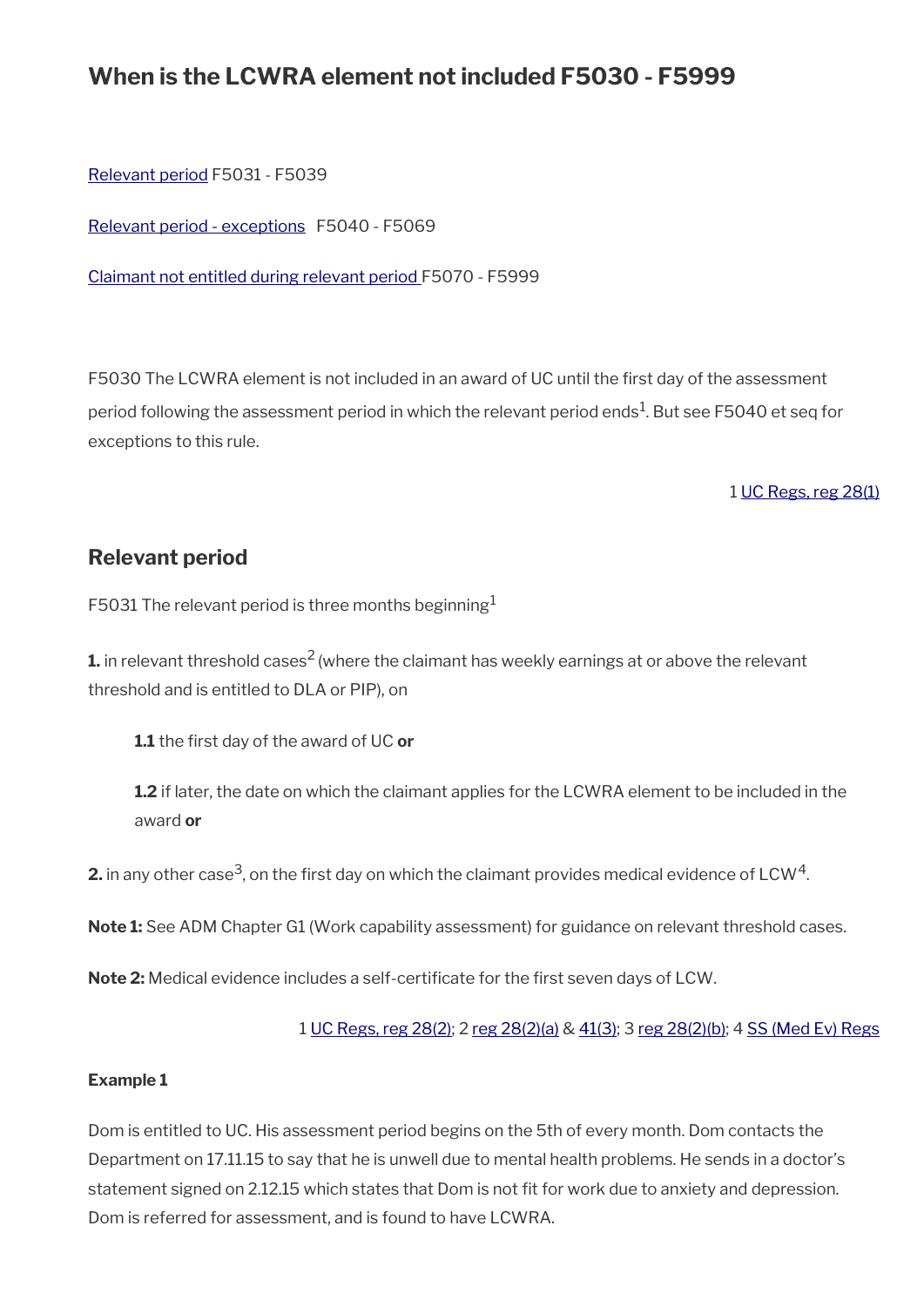The relevant period begins on 17.11.15, the date he first gave evidence of LCW, and ends on 16.2.16. The LCWRA element is included in Dom's UC award from 5.3.16.

## **Example 2**

Petra has been entitled to UC since 11.11.13 after being made redundant. Her assessment period begins on the  $11<sup>th</sup>$  of every month. She is admitted to hospital on 27.11.13 for emergency surgery, and is discharged on 28.1.14. On 30.1.14 Petra sends in a hospital doctor's statement signed on the date of discharge, which states that she is not fit for work from 27.11.13 for at least three months. Petra continues sending in further doctor's statements. The relevant period begins on 30.1.14, and ends on 29.4.14. This falls in the assessment period beginning on 11.4.14.

Petra is treated as having LCW while she continues to recover from the surgery, and also has LCWRA. The LCWRA element is included in her UC award from 11.5.14.

# **Claimant entitled to ESA**

F5032 DMs should note that the claimant may have provided medical evidence for the purposes of a claim for ESA. See F5051 for guidance on the relevant period where the claimant is or was previously entitled to ESA.

## **Claimant subject to work search requirement**

F5033 A claimant may provide evidence that they are not fit for work, including medical evidence, for a period of up to 14 days $^1$ . During that period

**1.** a work search requirement

**1.1** is not imposed **or**

**1.2** does not have effect **and**

**2.** the claimant **also** does not have to be able and willing to immediately take up work or attend an interview<sup>2</sup>.

See ADM Chapter J3 (Work–related requirements) for detailed guidance. The relevant period in F5031 does not begin if a determination about LCW or LCWRA is not required.

## 1 [UC Regs, reg 99\(4\)\(b\)](https://www.legislation.gov.uk/uksi/2013/376/regulation/99); 2 [reg 99\(1\)](https://www.legislation.gov.uk/uksi/2013/376/regulation/99) & [\(2\)](https://www.legislation.gov.uk/uksi/2013/376/regulation/99)

F5034 Where medical evidence is provided, the DM should clarify whether the claimant is

**1.** applying for

**1.1** a determination that they have LCW **or**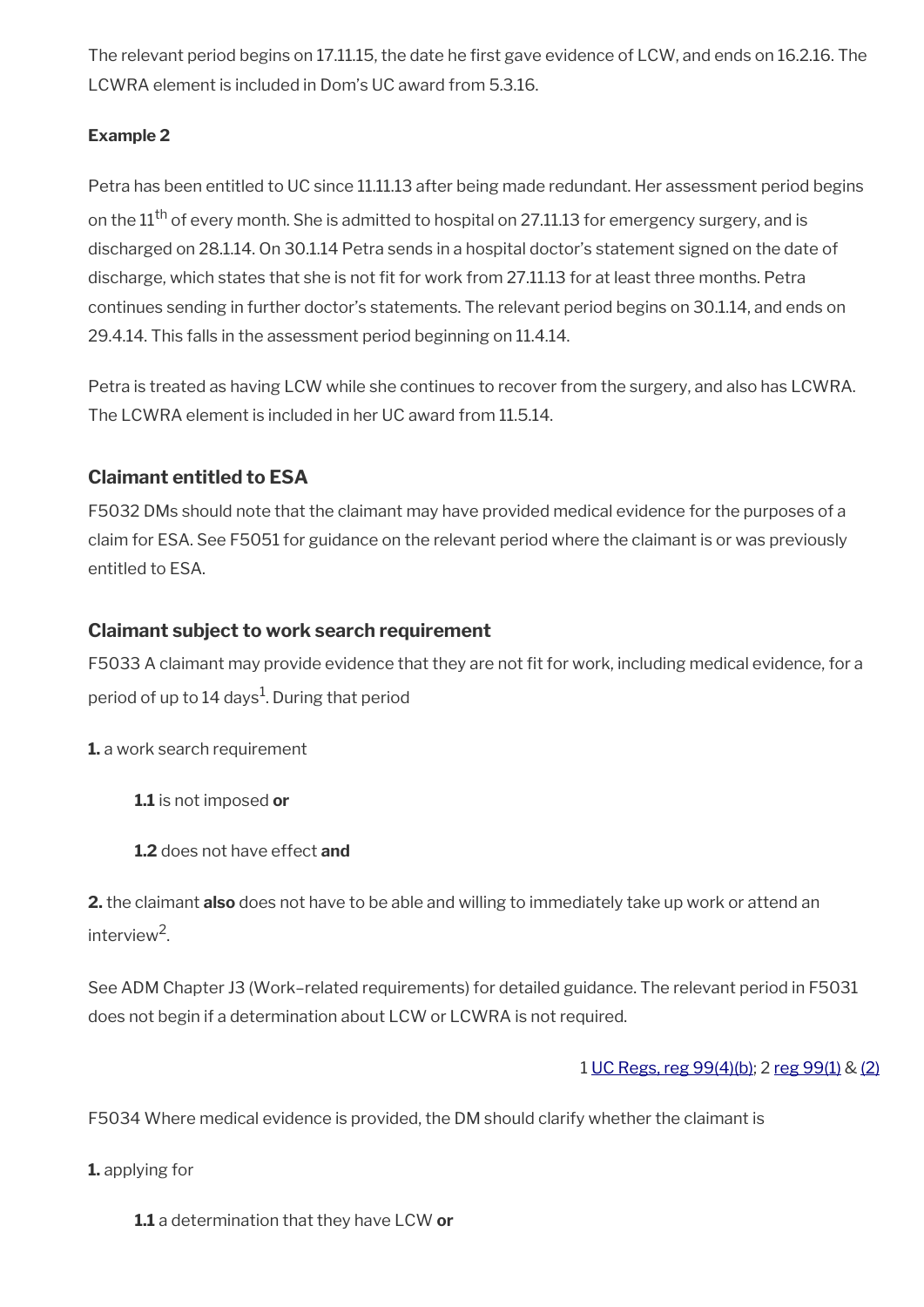**1.2** the LCWRA element to be included in their UC award **or**

**2.** exempt from the work search requirement for a limited period.

F5035 – F5039

# <span id="page-6-0"></span>**Relevant period - exceptions**

## **Claimant previously entitled to UC – LCWRA element in payment**

F5040 The guidance at F5030 does **not** apply where<sup>1</sup>

**1.** the claimant was previously entitled to an award of UC which included the LCWRA element **and**

**2.** the claimant's previous award of UC terminated<sup>2</sup>

**2.1** immediately before the current award of UC, because the claimant

**2.1.a** ceased to be **or**

**2.1.b** became

a member of a couple **or**

**2.2** within six months of the current award, because the claimant or joint claimants no longer met the income financial conditions $^3$ .

This means that, if the conditions for including the LCWRA element in F5001 are satisfied, it can be paid from the first day of entitlement to UC.

1 [UC Regs, reg 28\(3\)\(a\)](https://www.legislation.gov.uk/uksi/2013/376/regulation/28); [2 reg 28\(4](https://www.legislation.gov.uk/uksi/2013/376/regulation/28)); 3 [WR Act 12, s 5\(1\)\(b\)](https://www.legislation.gov.uk/ukpga/2012/5/section/5) or [\(2\)\(b\)](https://www.legislation.gov.uk/ukpga/2012/5/section/5)

### **Example**

Bill and Eileen are entitled to UC including the LCWRA element for Eileen who has LCW. Bill and Eileen's assessment period begins on the 26<sup>th</sup> of every month. On 9.9.14 Bill leaves the benefit unit, and Eileen notifes DWP. Eileen claims UC for herself. Her award includes the LCWRA element from 26.8.14, the date her UC award begins.

F5041 – F5044

# **Claimant previously entitled to UC – relevant period did not end**

F5045 Where

**1.** the claimant was previously entitled to an award of UC **and**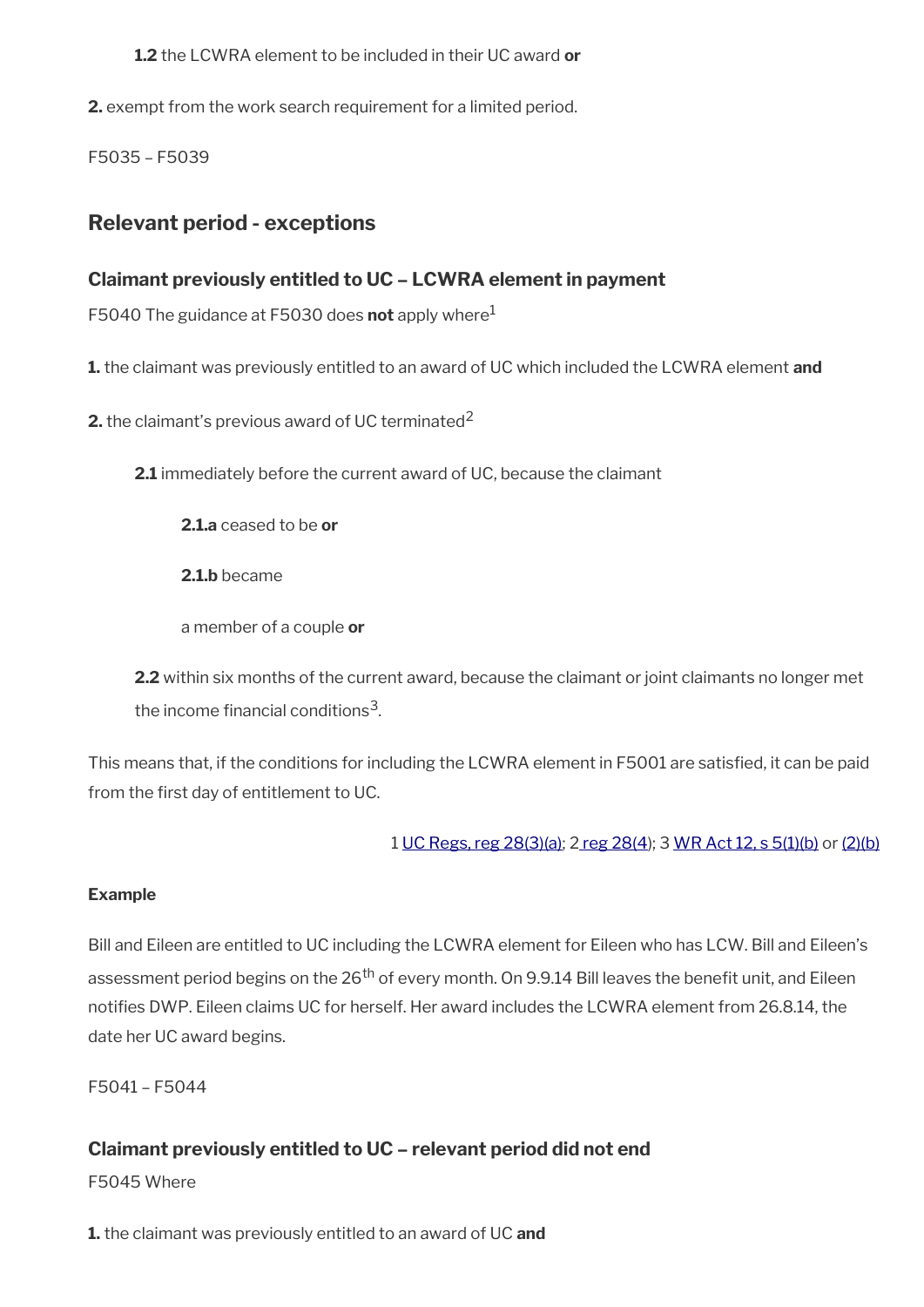**2.1** immediately before the current award of UC, because the claimant

**2.1.a** ceased to be **or**

**2.1.b** became

a member of a couple **or**

**2.2** within six months before the current award began, because the claimant or joint claimants no longer met the income financial conditions<sup>2</sup>and

**3.** a relevant period as in F5031 had begun, but had not ended before the previous award ended

the relevant period for the current award ends on the date it would have ended in relation to the previous award<sup>3</sup>.

**Note:** See ADM Chapters H3 – H4 for guidance on the income fnancial conditions. See ADM Chapter A2 (Claims) for guidance on where the claimant or joint claimant makes a claim as in **2.2**.

# 1 [UC Regs, reg 28\(4\)](https://www.legislation.gov.uk/uksi/2013/376/regulation/28); 2 [WR Act 12, s 5\(1\)\(b\)](https://www.legislation.gov.uk/ukpga/2012/5/section/5) or [\(2\)\(b\);](https://www.legislation.gov.uk/ukpga/2012/5/section/5) 3 [UC Regs, reg 28\(3\)\(b\)](https://www.legislation.gov.uk/uksi/2013/376/regulation/28); [UC, PIP, JSA & ESA \(C&P\) Regs, reg 6](https://www.legislation.gov.uk/uksi/2013/380/regulation/6)

## **Example 1**

Karina claimed UC on 16.12.13, and provided medical evidence on the same date. She is awarded UC. On 21.1.14 she moves in with her partner Henry, who is already entitled to UC. His assessment period begins on the 14th of the month. Karina's award of UC is terminated from 16.1.14. Henry and Karina are entitled to UC as joint claimants from 14.1.14. The relevant period ends on 15.3.14. Following application of the WCA, the DM determines that Karina has LCWRA. Henry and Karina's award of UC includes the LCWRA element from 14.4.14.

## **Example 2**

Mack claims UC and provides medical certificates from 18.2.14. The relevant period is due to end on 17.5.14. He is referred for the WCA. Before the relevant period ends, Mack returns to work from 7.4.14. His earnings exceed the income limit and his award of UC is terminated. He notifes us on 15.9.14 that the job ended on 12.9.14, and again provides medical evidence. If Mack is found to have LCWRA, he does not have to serve a relevant period before the LCWRA element is included in his award of UC from 18.8.14, the first day of the assessment period for the new award.

# **Claimant previously assessed as having LCW**

F5047 The guidance at F5030 does not apply where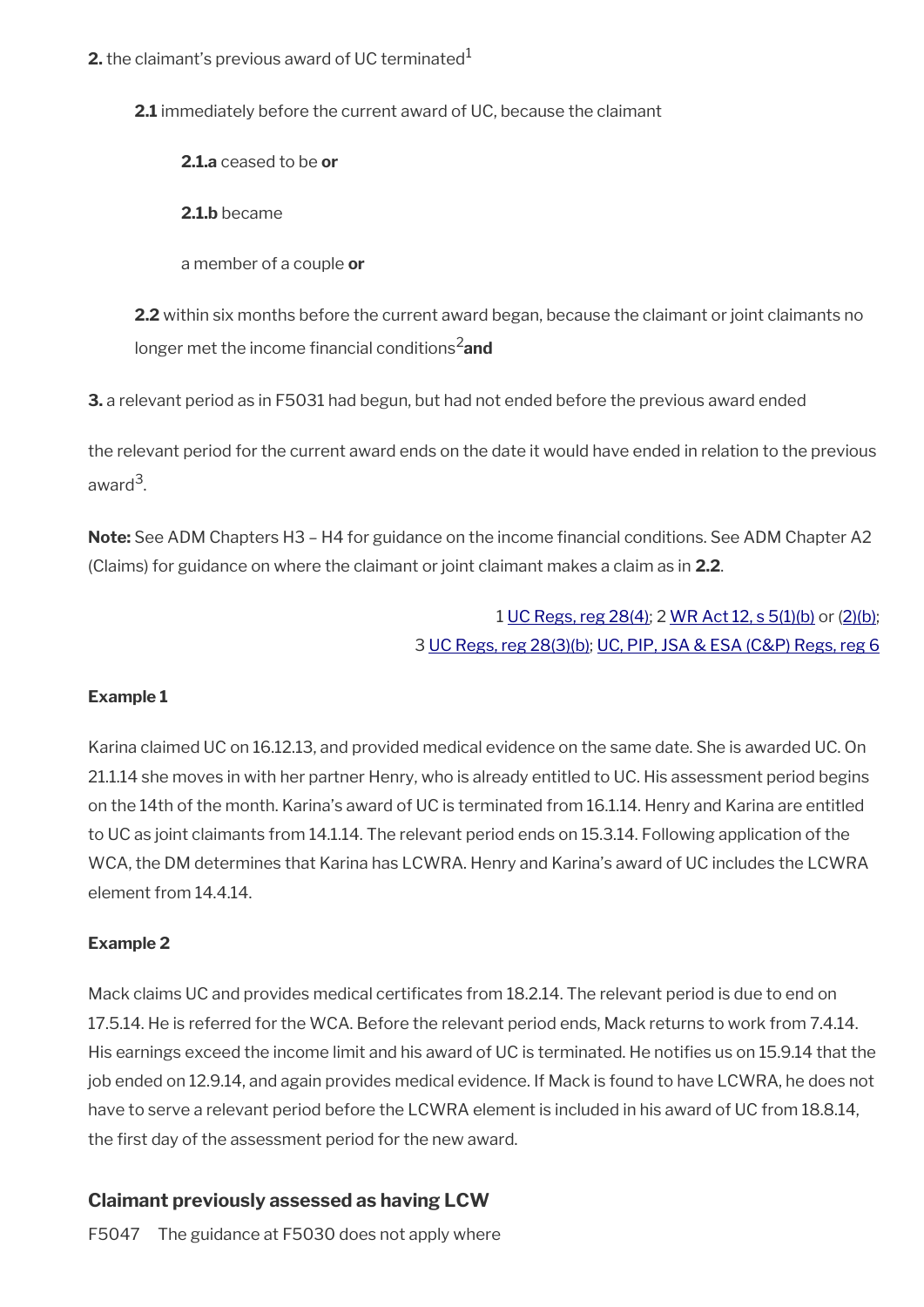**1.** the DM had previously determined that the claimant had or was treated as having LCW **and**

**2.** following a further WCA, it is determined that the claimant now has LCWRA.

#### **Example**

Muriel claims UC on 3.10.17 and sends in medical evidence. Following application of the WCA, the DM determines that Muriel has LCW. On 31.7.18 Muriel notifies that she had a road traffic accident on 15.6.18 which has significantly affected her mobility. After a further WCA, the DM determines that Muriel has LCWRA. Muriel's award of UC is superseded to include the LCWRA element from 3.7.18, the first day of the assessment period in which Muriel notifed her mobility problems.

F5046 – F5049

### **Claimant is terminally ill**

F5050 The guidance at F5030 does not apply where the claimant is terminally ill<sup>1</sup>. A UC claimant is terminally ill where they are suffering from a progressive disease where, as a result, death can reasonably be expected within 12 months<sup>2</sup>. This means that, if the conditions in F5001 are satisfied, the LCWRA element can be paid from

**1.** in the case of a decision on a claim, or where a decision awarding UC is revised<sup>3</sup>, the first day of entitlement to UC **or**

**2.** in the case where a decision awarding UC is superseded, the first day of the assessment period in which

**2.1** the application for supersession is made **or**

**2.2** the DM made the decision on their own initiative $^4$ .

**Note 1:** Terminal illness is known as end of life in operational instructions and communications.

**Note 2:** See ADM Chapter A2 for guidance on claims, Chapter A3 for guidance on revision, and Chapter A4 for guidance on supersession.

### 1 [UC Regs 28\(5\)\(a\)](https://www.legislation.gov.uk/uksi/2013/376/regulation/28); [2 reg 2](https://www.legislation.gov.uk/uksi/2013/376/regulation/2); 3 [UC, PIP, JSA & ESA \(D&A\) Regs, reg 5;](https://www.legislation.gov.uk/uksi/2013/381/regulation/5) [4 reg](https://www.legislation.gov.uk/uksi/2013/381/regulation/4) [26](https://www.legislation.gov.uk/uksi/2013/381/regulation/26) & [35\(9\)\(b\)](https://www.legislation.gov.uk/uksi/2013/381/regulation/35)

## **Claimant entitled to ESA**

F5051 The guidance at F5030 does **not** apply where<sup>1</sup> the claimant

**1.** is entitled to ESA including the support component<sup>2</sup>or

**2.** was entitled to ESA on the day before the award of UC began, and the ESA award has terminated due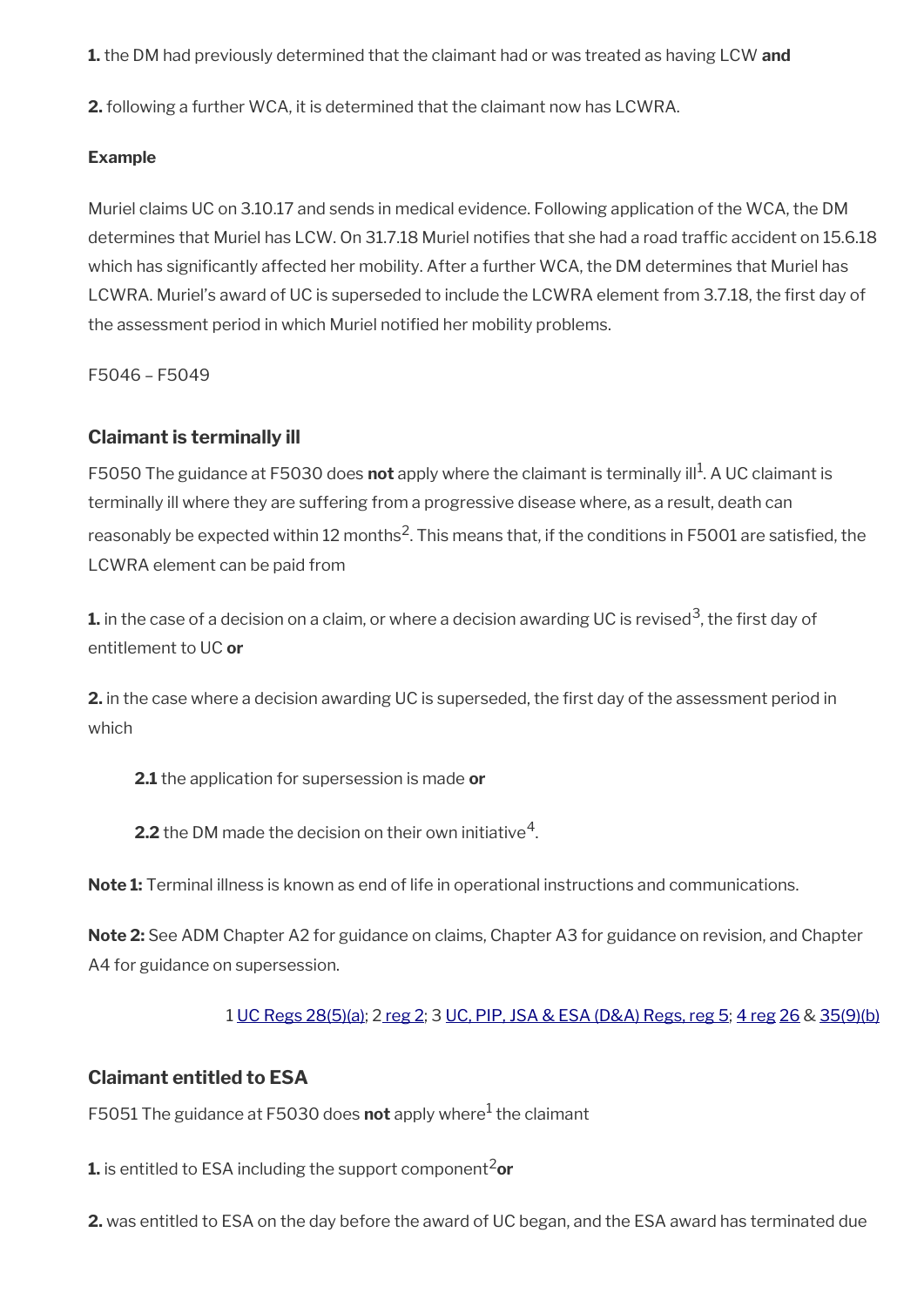to entitlement exceeding the relevant maximum number of days $^{\rm 3}$ .

This includes where entitlement to ESA is awarded retrospectively to a date before the UC award begins. See ADM Chapter V1 for guidance on ESA and entitlement to the support component.

1 [UC Regs, reg 28\(5\)\(b\);](https://www.legislation.gov.uk/uksi/2013/376/regulation/28) 2 [WR Act 07, s 2\(2\)](https://www.legislation.gov.uk/ukpga/2007/5/section/2); 3 [s 1A](https://www.legislation.gov.uk/ukpga/2007/5/section/1A)

### **Example 1**

Floyd is entitled to ESA. His award ends on 15.5.14 as he has been entitled for 365 days. Floyd claims UC from 16.5.14. At the date of his UC claim, the DM has not yet determined whether Floyd has, or is treated as having, LCW. After application of the WCA, the DM determines that Floyd has LCWRA. He is entitled to the LCWRA element from 16.5.14.

### **Example 2**

Louise has been entitled to ESA since 4.5.14, and claims UC on 12.8.14. At the date of her UC claim, the DM has not yet determined whether Louise has, or is treated as having, LCW. After application of the WCA, the DM determines that Louise does not have LCW, and terminates the ESA award from 24.9.14. Louise appeals against the ESA decision.

On 27.11.14 the FtT allows Louise's appeal, and awards her the support component from 10.8.14. The DM revises the UC award to include the LCWRA element from 12.8.14.

F5052 Where entitlement to the ESA support component begins after the award of UC, the claimant must serve the relevant period as in F5031 before the LCWRA element can be included in the UC award.

### **Example**

Noel claims ESA from 18.8.14 on 10.9.14. He claims UC on 15.9.14. As he has already supplied medical evidence for his ESA claim, the relevant period begins on 15.9.14, and ends on 14.12.14.

Following application of the WCA, on 26.2.15 the DM determines that Noel has LCW and LCWRA, and the decision awarding ESA is superseded to include the support component from 17.11.14. The LCWRA element is included in his award of UC from 15.12.14, the frst day of the assessment period after the assessment period in which the relevant period ended.

F5053 – F5069

# <span id="page-9-0"></span>**Claimant not entitled during relevant period**

F5070 Where a claimant or joint claimants would satisfy the income financial condition $^1$  if it were not for the requirement to serve a relevant period, the claimant's or joint claimants' income during the relevant period is treated as if it were an amount that allows the claimant or joint claimants to be entitled to the prescribed minimum amount of one penny<sup>2</sup>. See ADM Chapter E1 for guidance on when the prescribed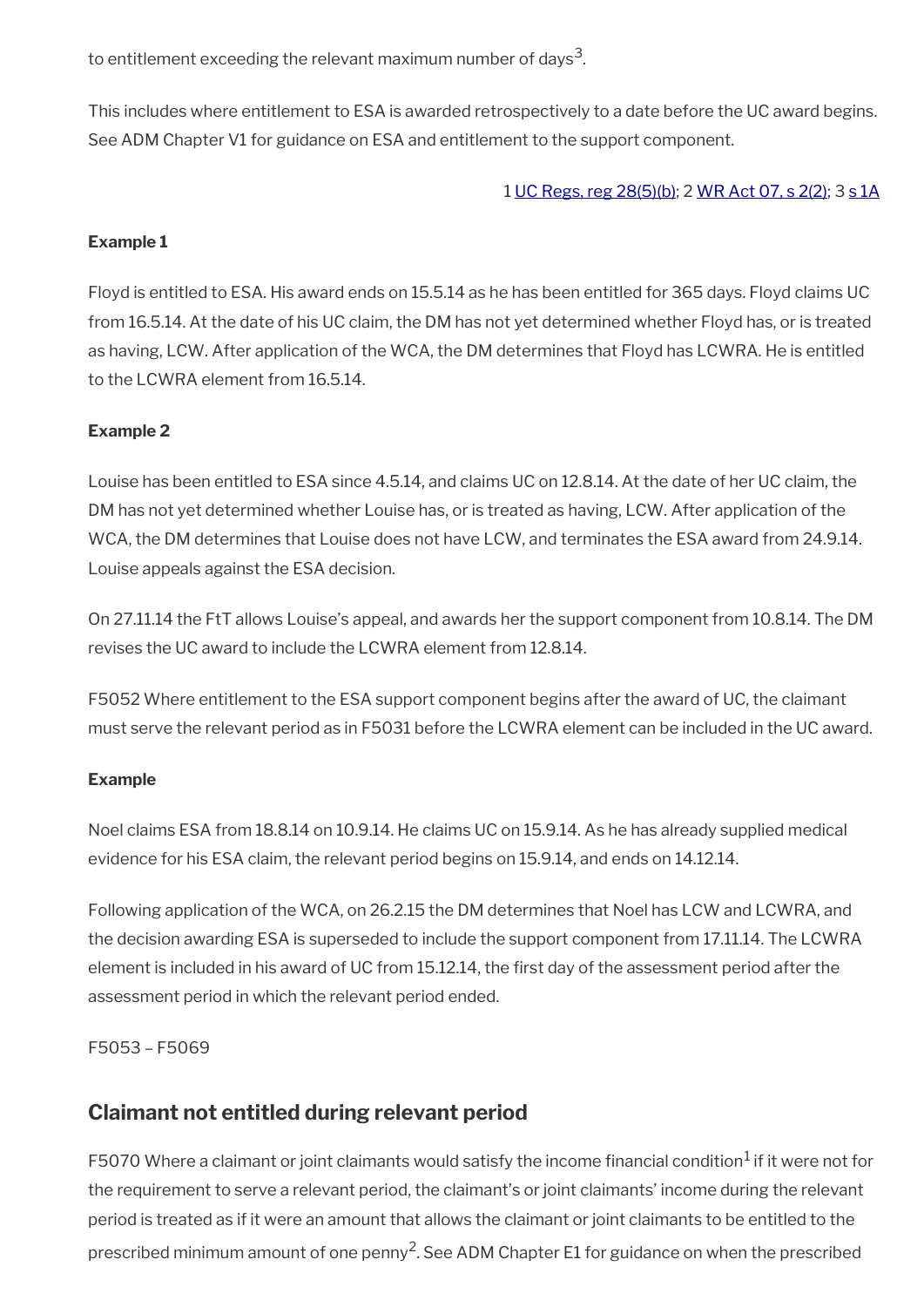minimum amount applies.

#### 1 [WR Act 12, s 5\(1\)\(b\)](https://www.legislation.gov.uk/ukpga/2012/5/section/5) or [\(2\)\(b\)](https://www.legislation.gov.uk/ukpga/2012/5/section/5); 2 [UC Regs, reg 17](https://www.legislation.gov.uk/uksi/2013/376/regulation/17) & [28\(7\)](https://www.legislation.gov.uk/uksi/2013/376/regulation/28)

#### **Example**

Julian and Adele claim UC on 2.6.14, and Adele sends in doctor's statements. Julian works part–time for 20 hours a week earning £536.46 a month. UC entitlement would be £493.95, so Julian's earnings mean that the income financial condition is not satisfied. The DM makes a determination that Adele has LCWRA. If the LCWRA element was in payment, Julian and Adele would be entitled to UC of £805.81 before taking income into account. The DM treats Julian and Adele as entitled to UC of 1p during the relevant period, and then awards UC including the LCWRA element from the next assessment period.

F5071 – F5999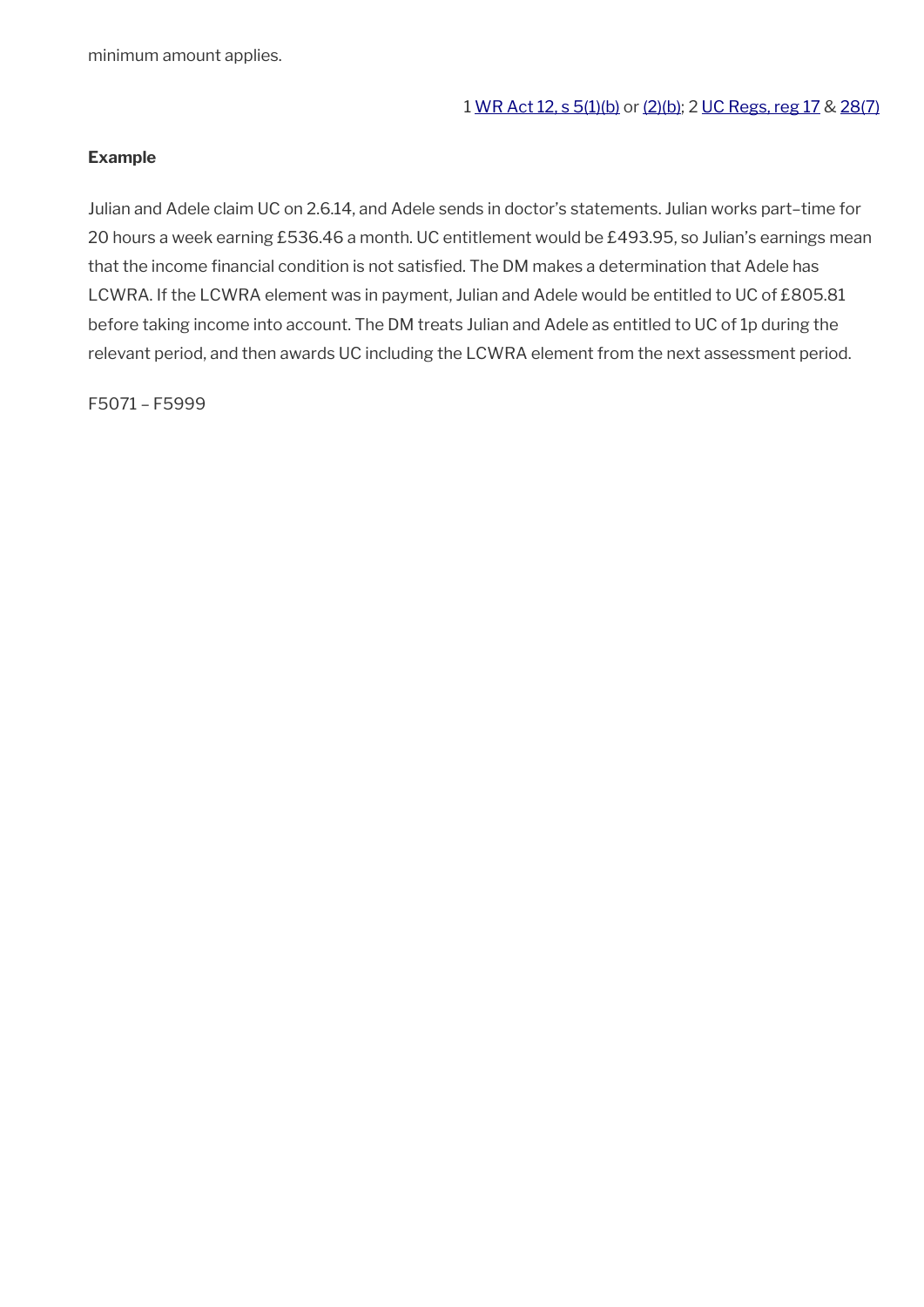# **Appendix - Removal of LCW element - savings**

**[Introduction](#page-11-0)** 

[Claimant entitled to LCW element before 3.4.17](#page-12-0)

[Claimant entitled to LCWRA element before 3.4.17](#page-15-0)

[Claimants awaiting the WCA](#page-16-1)

[ESA decision changed on revision or appeal](#page-16-0)

[Claimants entitled to ESA before 3.4.17](#page-17-0)

[Claimants with LCW - credits only](#page-18-1)

[Claimants with IfW - IB, IS, SDA or credits only](#page-18-0)

# <span id="page-11-0"></span>**Introduction**

The removal of the LCW element as in F5002 does not apply where

**1.** an award of UC is made to a claimant in the circumstances in paragraphs 3 and 10 - 15 **and**

**2.** the claimant continues

**2.1** to be entitled to UC **and**

 $\mathbf{2.2}$  to have LCW<sup>1</sup>.

1 [ESA & UC \(Misc Amdt etc.\) Regs, Sch 2, Part 2, para 8\(1\)](https://www.legislation.gov.uk/uksi/2017/204/schedule/2)

### **Meaning of continuous entitlement to UC**

2 In paragraph 1 **2.1**, continuous entitlement to UC includes where<sup>1</sup>

**1.** an award of UC is terminated **and**

**2.** a further award is made **and**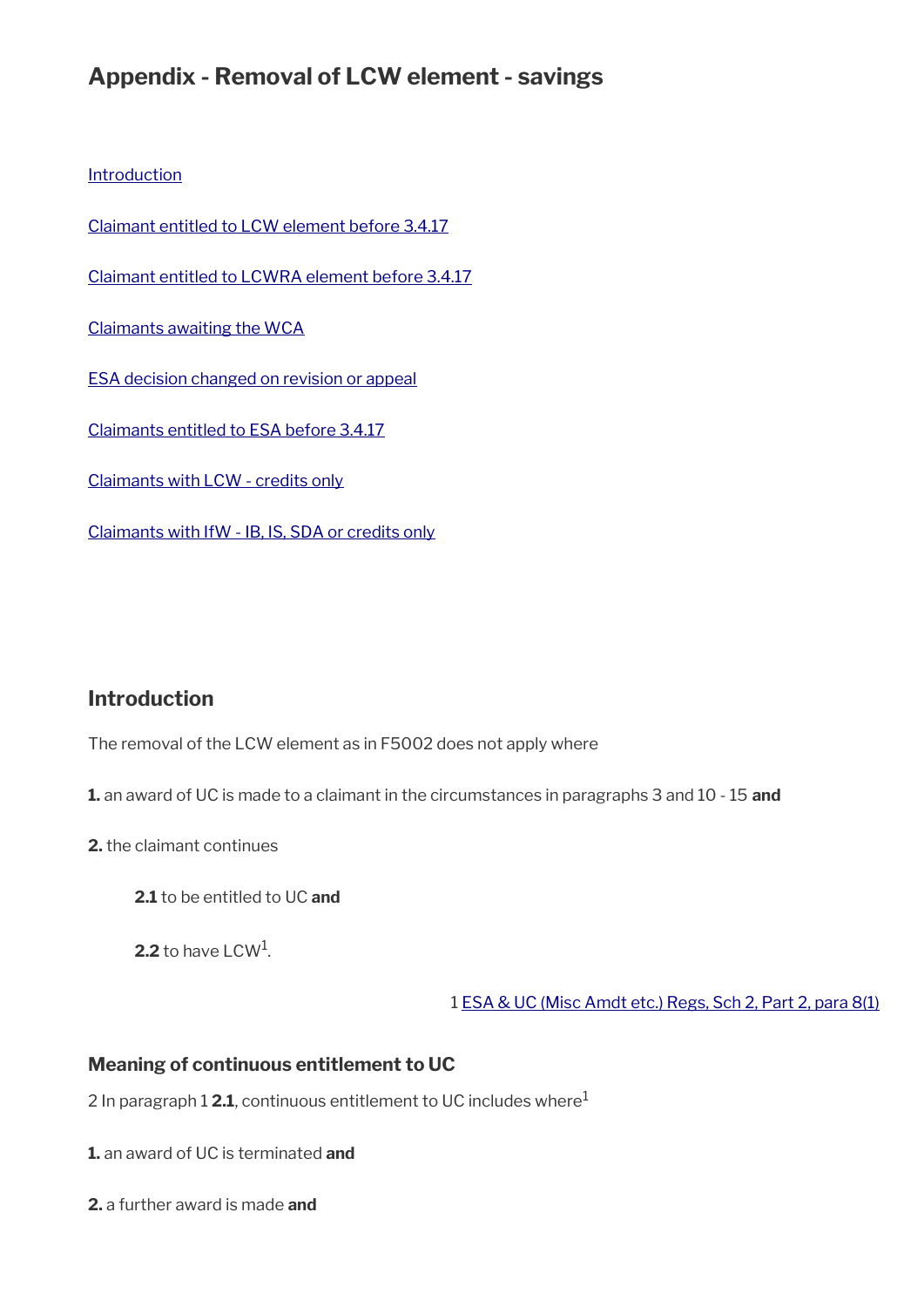**2.1** immediately before the further award begins, the previous award ended on formation or separation of a couple **or**

**2.2** within the six months before the further award begins, the previous award ended because the claimant or joint claimants failed to satisfy the income condition of entitlement<sup>2</sup>.

**Note:** See ADM [Chapter A2](http://intranet.dwp.gov.uk/manual/advice-decision-making-adm/adm-a2-claims) (Claims) for detailed guidance on the date a claim for UC is made or treated as made<sup>3</sup>.

# 1 [ESA & UC \(Misc Amdt etc.\) Regs, Sch 2, para 8\(2\);](https://www.legislation.gov.uk/uksi/2017/204/schedule/2) 2 [WR Act 12, s 5\(1\)\(b\)](https://www.legislation.gov.uk/ukpga/2012/5/section/5) & [\(2\)\(b\);](https://www.legislation.gov.uk/ukpga/2012/5/section/5) 3 [ESA & UC \(Misc Amdt etc.\) Regs, Sch 2, para 8\(4\)](https://www.legislation.gov.uk/uksi/2017/204/schedule/2); [UC, PIP, JSA & ESA \(C&P\) Regs](https://www.legislation.gov.uk/uksi/2013/380/contents)

### **Example 1**

Bella and Peter are single claimants who both have awards of UC including the LCW element. Bella's award included the LCW element from March 2016, and Peter's award included the LCW element from June 2016. They move in together, and their awards of UC as single claimants end on 26.5.17. Their new award of UC from 27.5.17 as joint claimants includes one LCW element for Bella.

### **Example 2**

Rosie and Geoff are UC joint claimants. The DM determines that Rosie has LCW and the LCW element is included in their award from February 2016. Geoff is found to have LCW in December 2016, but their award already includes the LCW element, so no further LCW element can be included.

In May 2017, Rosie and Geoff separate, and both claimants are entitled to UC as single claimants from the day after their joint UC award ended. Rosie's award includes the LCW element, but Geoff's does not, because the previous UC award did not include the LCW element in respect of him.

#### **Example 3**

Catherine lives in a Live Service area, and has been entitled to UC since 14.6.16. She sends in ft notes from 24.1.17, and on 3.5.17 the DM determines that Catherine has LCW. The LCW element is included in her award from 14.5.17.

On 7.2.18 Catherine fnds work, and her earnings after application of the work allowance and taper exceed her UC entitlement, so that her award terminates from 14.1.18. The job ends on 6.7.18, and Catherine is awarded UC from 14.6.18 without being required to claim it. She sends in fit notes with a different health condition, and after the WCA outcome, the DM determines that Catherine has LCW. Catherine's UC award includes the LCW element from 14.6.18.

# <span id="page-12-0"></span>**Claimant entitled to LCW element before 3.4.17**

3 The removal of the LCW element does not apply where the LCW element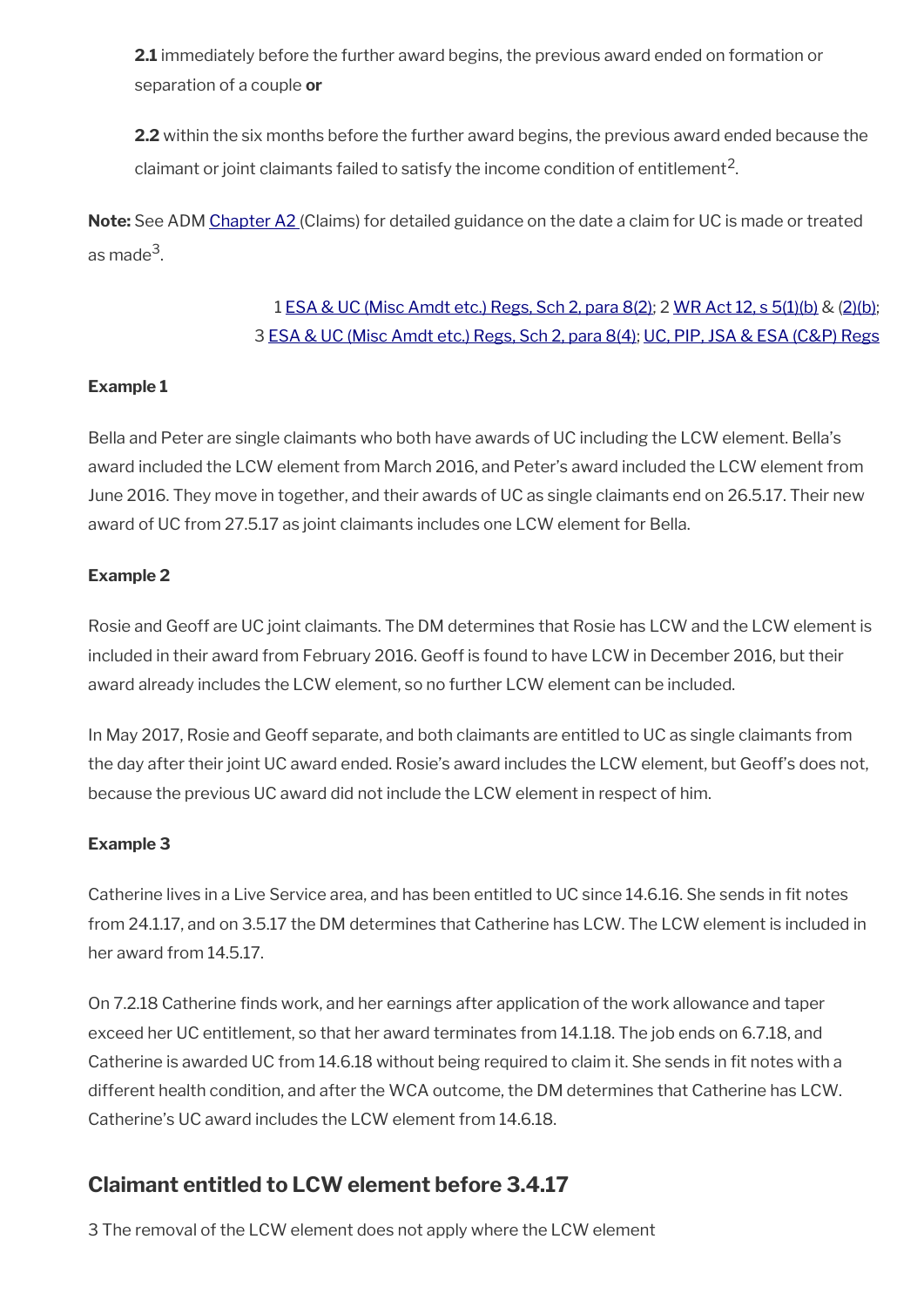**1.** was included in the claimant's UC award immediately before 3.4.17 **or**

**2.** has not been included because $^1$ 

**2.1** the relevant period has not yet ended **or**

**2.2** the relevant period has ended, but the next assessment period has not started.

**Note:** See F5030 - F5031 for further guidance on the relevant period.

### 1 [ESA & UC \(Misc Amdt etc.\) Regs, Sch 2, para 9;](https://www.legislation.gov.uk/uksi/2017/204/schedule/2) [UC Regs, reg 28\(1\)](https://www.legislation.gov.uk/uksi/2013/376/regulation/28)

### **Example**

Leon has been entitled to UC since 16.7.15. On 4.1.17 Leon starts sending in fit notes, and he is referred for the WCA on 1.2.17. On 29.3.17 the DM determines that Leon has LCW. The relevant period is 4.1.17 – 3.4.17. Leon's award includes the LCW element from 16.4.17, the beginning of the assessment period after the assessment period in which the relevant period ended.

## **Claimant has LCW but LCW element is not included - award of carer element**

4 Currently, where a claimant satisfes the conditions for the carer element and either the LCW element or the LCWRA element, only one element is included in the UC award $^{\rm 1}$ . If the claimant has

**1.** LCW, only the carer element is included **or**

**2.** LCWRA, only the LCWRA element is included.

5 From 3.4.17, as the LCW element cannot be included, the condition in **1.** only needs to be considered for claimants who would otherwise continue to satisfy the conditions for the LCW element as in paragraphs 3 and 10 - 15<sup>2</sup>.

1 UC Regs, reg 29(4); 2 [ESA & UC \(Misc Amdt etc.\) Regs, reg 4\(6\)](https://www.legislation.gov.uk/uksi/2017/204/regulation/4) & [Sch 2, Part 2](https://www.legislation.gov.uk/uksi/2017/204/schedule/2)

### **Example**

Russell has been entitled to UC and CA since October 2015 while he cares for his brother Robert. Russell has LCWRA, and the LCWRA element is included in his award from February 2016.

Russell's health condition improves, and he is referred for a further WCA in June 2017. The DM determines that Russell has LCW. Under the savings provisions, the removal of the LCW element does not apply. However, as Russell is still caring for his brother, the carer element is included in his UC award, rather than the LCW element

If Russell stops caring for his brother and the carer element is no longer included in the award, the LCW element cannot be included (see paragraph 6).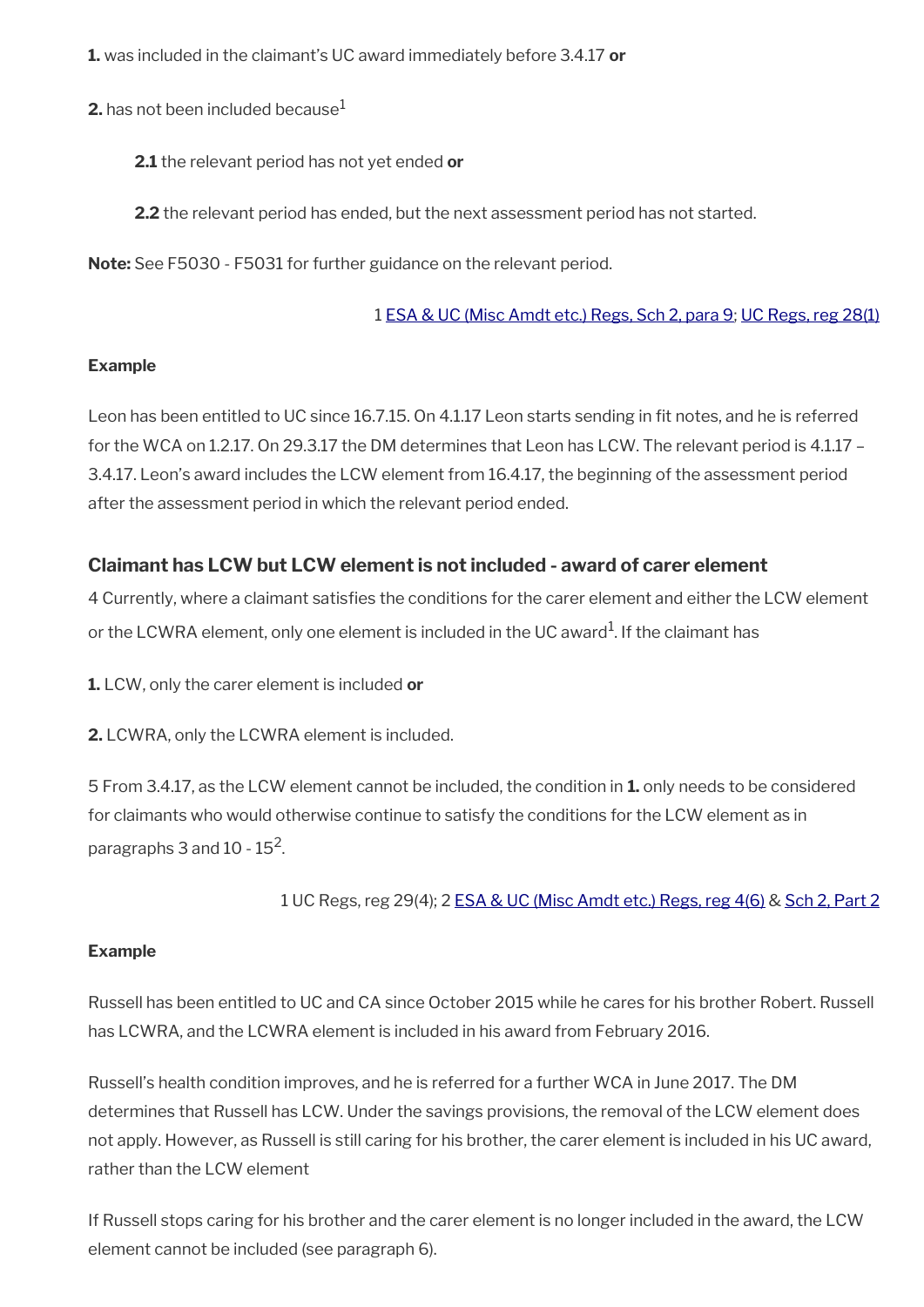#### 6 Where

**1.** the claimant's award did not include the LCW element immediately before 3.4.17 because they were entitled to the carer element **and**

**2.** entitlement to the carer element ends on or after 3.4.17 **and**

**3.** the claimant has had LCW since the day before 3.4.17

the LCW element cannot be included in the award after entitlement to the carer element ends.

#### **Example**

Toni claimed UC in March 2015 while she was caring for her severely disabled father, and it was determined that she had LCW following the WCA outcome in September 2015. The LCW element was not included in her award, as the carer element was included. Toni's father moves into a nursing home on 13.4.17, and Toni is unable to continue caring for him. Entitlement to the carer element ends, but although Toni continues to have LCW, the LCW element is not included in her UC award.

### **Claimant has LCW but LCW element is not included - joint claimants**

7 Currently, for claims made before 3.4.17, an award of UC to joint claimants may include

**1.** one LCW element where one or both claimants have LCW **or**

**2.** the LCWRA element where one claimant has LCWRA and the other has LCW **or**

**3.** one LCWRA element where both claimants have LCWRA<sup>1</sup> .

#### 1 [UC Regs, reg 27\(4\)](https://www.legislation.gov.uk/uksi/2013/376/regulation/27)

8 From 3.4.17, the LCW element cannot be included in the award unless any of the exceptions in paragraphs 3 and 10 - 15 apply. If both claimants have LCWRA, only one LCWRA element is included $^{\rm 1}$ .

#### 1 [UC Regs, reg 27\(4\)](https://www.legislation.gov.uk/uksi/2013/376/regulation/27)

#### 9 Where

**1.** before 3.4.17 the LCW or LCWRA element is included in an award to joint claimants as in paragraph 7 **and**

**2.** on or after 3.4.17 there is a change of circumstances for either of the claimants

the DM should consider whether the LCW element can be included in the UC award as in paragraphs 3 and 10 - 15.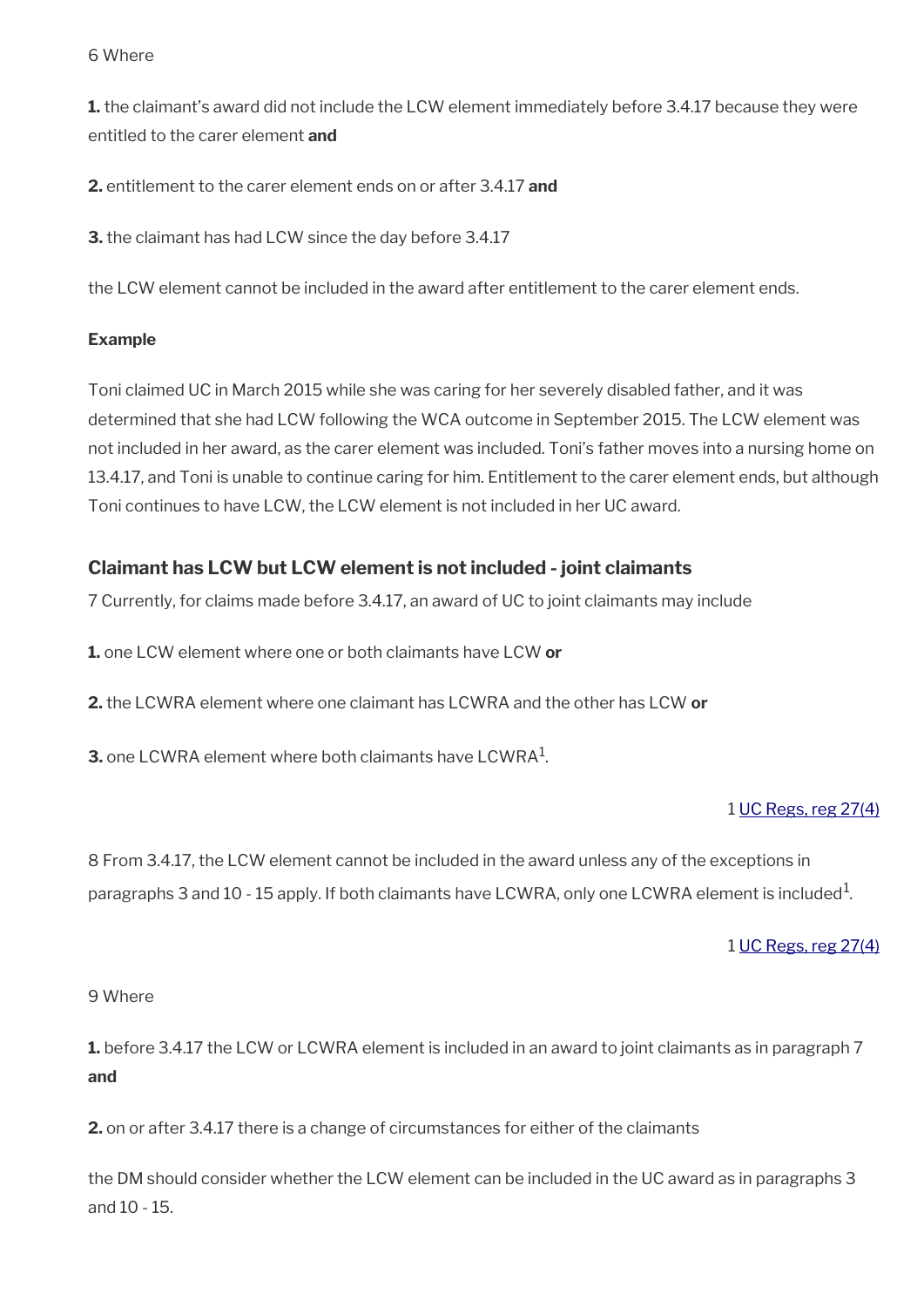**Note:** See paragraph 2 for guidance where a further award of UC is made after formation or separation of a couple.

### **Example 1**

Lesley and Dave are UC joint claimants. Lesley has LCW, and Dave has LCWRA. Their UC award includes only the LCWRA element from December 2016. Dave is referred for a further WCA, and is found not to have LCW or LCWRA from May 2017. Although Lesley still has LCW, the LCW element is not included in the award when entitlement to the LCWRA element ends, because it was not included for her on 3.4.17.

### **Example 2**

Huan and Mei are UC joint claimants. Their award includes the LCW element from 2015 when the DM determines that Mei has LCW. Later it is determined that Huan also has LCW, but as the UC award already includes the LCW element, no further LCW element is included. In June 2017 Mei's health condition improves and the DM determines that Mei no longer has LCW. The UC award is superseded to remove the LCW element. Although Huan continues to have LCW, the LCW element cannot be included, because it was not included for him on 3.4.17.

# <span id="page-15-0"></span>**Claimant entitled to LCWRA element before 3.4.17**

10 Where

**1.** the claimant's award included the LCWRA element immediately before 3.4.17 **and**

**2.** on or after that date, it is determined that the claimant has LCW **and**

**3.** the claimant had LCWRA until it is determined that the claimant has LCW

the claimant's award of UC can include the LCW element $^{\mathrm{1}}$ .

Note: This does not apply if the claimant also satisfies the condition of entitlement to the carer element. In that case the LCW element is not included<sup>2</sup>.

1 [ESA & UC \(Misc Amdt etc.\) Regs, Sch 2, para 10](https://www.legislation.gov.uk/uksi/2017/204/schedule/2); 2 [UC Regs, reg 29\(4\)\(b\)](https://www.legislation.gov.uk/uksi/2013/376/regulation/29)

### **Example 1**

Ray's award of UC began on 4.11.16, and has included the LCWRA element since 19.1.17. On 26.5.17 following a repeat WCA, the DM determines that he has LCW. Ray's award is superseded to include the LCW element instead of the LCWRA element from 4.5.17.

### **Example 2**

Sibyl's award of UC has included the LCWRA element since 8.2.17, due to pregnancy complications.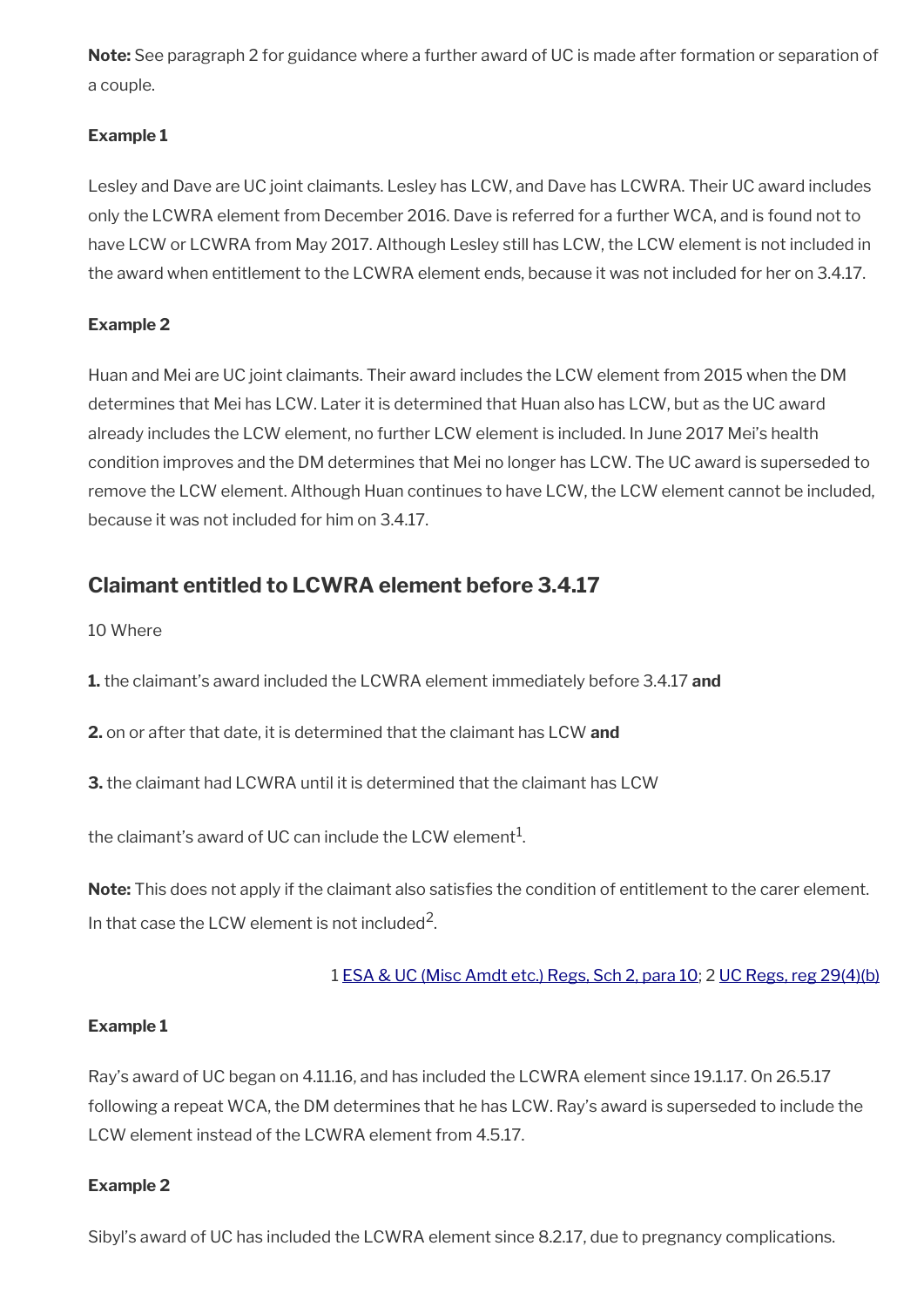Sibyl's baby is born on 7.6.17, and on 22.6.17 the DM determines that Sibyl does not have LCW or LCWRA. The LCWRA element is removed from her award from the date of decision. On 13.9.17 Sibyl sends in a fit note, and after the WCA, it is determined that she has LCW. Sibyl's award cannot include the LCW element, as she has not had LCWRA up to the date of the LCW determination.

# <span id="page-16-1"></span>**Claimants awaiting the WCA**

11 The removal of the LCW element does not apply where<sup>1</sup>

**1.** immediately before 3.4.17 the claimant

**1.1** is awaiting referral for the WCA, or the outcome of the WCA2**and**

**1.2** has provided evidence of LCW3**and**

**2.** on or after 3.4.17 following the WCA, it is determined that the claimant has LCW.

**Note:** The guidance at **2.** includes where a determination that the claimant does not have LCW is reversed on revision $^4$  or appeal to the effect that the claimant does have LCW.

> 1 [ESA & UC \(Misc Amdt etc.\) Regs, Sch 2, para 11](https://www.legislation.gov.uk/uksi/2017/204/schedule/2); 2 [UC Regs, Part 5](https://www.legislation.gov.uk/uksi/2013/376/part/5); 3 [SS \(Med Ev\) Regs;](https://www.legislation.gov.uk/uksi/1987/409/contents/made) 4 [SS Act 98, s 9](https://www.legislation.gov.uk/ukpga/1998/14/section/9)

## **Example**

Tilda has been entitled to UC since 9.5.16. She sends in a fit note on 20.10.16, but on 1.2.17 the DM determines that Tilda does not have LCW. The decision refusing to include the LCW element in the UC award is not revised following mandatory reconsideration, and a subsequent appeal to the FtT is dismissed on 15.8.17. Tilda is granted permission to appeal to the UT, and the UT Judge sets aside the FtT decision, remitting the appeal for rehearing. The appeal is reheard on 1.11.18, and the FtT determines that Tilda has LCW. Tilda's UC award includes the LCW element from 9.2.17.

# <span id="page-16-0"></span>**ESA decision changed on revision or appeal**

12 The removal of the LCW element does not apply where $<sup>1</sup>$ </sup>

**1.** a UC claimant lodges an appeal or requests a mandatory reconsideration of a decision about entitlement to ESA, where the ESA claim was made before 3.4.17 **and**

**2.** on or after 3.4.17 the DM revises the decision awarding UC to include the LCW element<sup>2</sup>.

**Note:** See ADM [Chapter M4](http://intranet.dwp.gov.uk/manual/advice-decision-making-adm/adm-chapter-m4-effects-transition-uc-%E2%80%93-gateway-conditions) (Effects of transition to UC – Gateway conditions) and [M6](http://intranet.dwp.gov.uk/manual/advice-decision-making-adm/adm-chapter-m6-claims-uc-%E2%80%93-digital-service-area) (Effects of transition to UC – Digital service area) for guidance on revising UC awards following a request for revision of or an appeal against a decision on entitlement to ESA.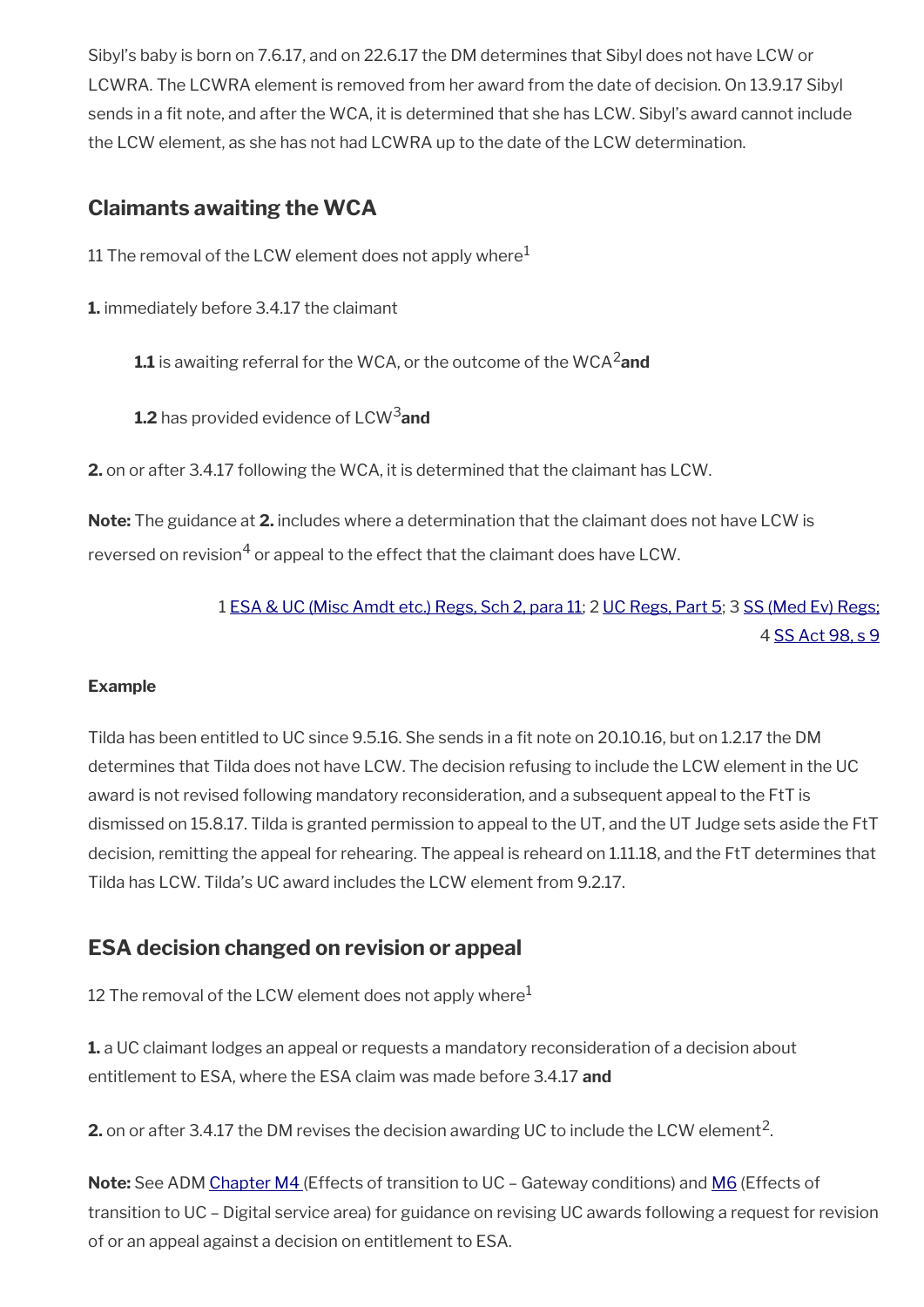#### **Example 1**

Steve's award of ESA(IR) from 12.9.16 is terminated on 22.2.17 after the DM determines that Steve does not have LCW. He claims and is awarded UC from 23.2.17. Steve then decides to dispute the ESA disallowance. The decision is not revised following a mandatory reconsideration, and Steve appeals to the FtT. The FtT allows the appeal on 10.11.17, fnding that Steve has LCW. Steve is awarded arrears of the ESA WRAC up to 22.2.17, and the UC awarding decision is revised to include the LCW element from the first day of the UC award, 23.2.17.

#### **Example 2**

Connie is awarded ESA(IR) from 12.4.17, but the award is terminated from 7.8.17 when the DM determines that she does not have LCW. Connie claims UC from 22.8.17, and in the meantime disputes the ESA disallowance. On 8.11.17 the ESA disallowance is revised following mandatory reconsideration, and Connie is found to have LCW. Connie is paid ESA(IR) up to 21.8.17, but this does not include the WRAC as the ESA claim was made after 3.4.17. The UC award cannot be revised to include the LCW element.

# <span id="page-17-0"></span>**Claimants entitled to ESA before 3.4.17**

13 The removal of the LCW element does not apply where the claimant

**1.** was entitled to ESA immediately before 3.4.17 **and**

**2.** remains entitled to ESA throughout the period beginning on 3.4.17 and ending on the date on which the UC claim is made or treated as made $^1\!$ 

#### 1 [ESA & UC \(Misc Amdt etc.\) Regs, Sch 2, para 13](https://www.legislation.gov.uk/uksi/2017/204/schedule/2)

**Note:** See ADM [Chapters M4](http://intranet.dwp.gov.uk/manual/advice-decision-making-adm/adm-chapter-m4-effects-transition-uc-%E2%80%93-gateway-conditions) (Effects of transition to UC – Gateway conditions) and M6 (Effects of transition to UC – Digital Service area) for detailed guidance on transition to UC from ESA to UC where the claimant has LCW.

#### **Example 1**

Geoffrey has been entitled to old style ESA since 8.9.16, and his award includes the WRAC. On 16.5.17 he joins his partner Arthur who has been entitled to UC as a single unemployed claimant since 2.7.15. Geoffrey and Arthur are awarded UC from 2.5.17 including the LCW element. Geoffrey's award of old style ESA is terminated from 2.5.17, and is taken into account as unearned income for the UC award.

#### **Example 2**

Billy's award of old style ESA from 4.1.17 was terminated from 21.3.17 when he failed without good cause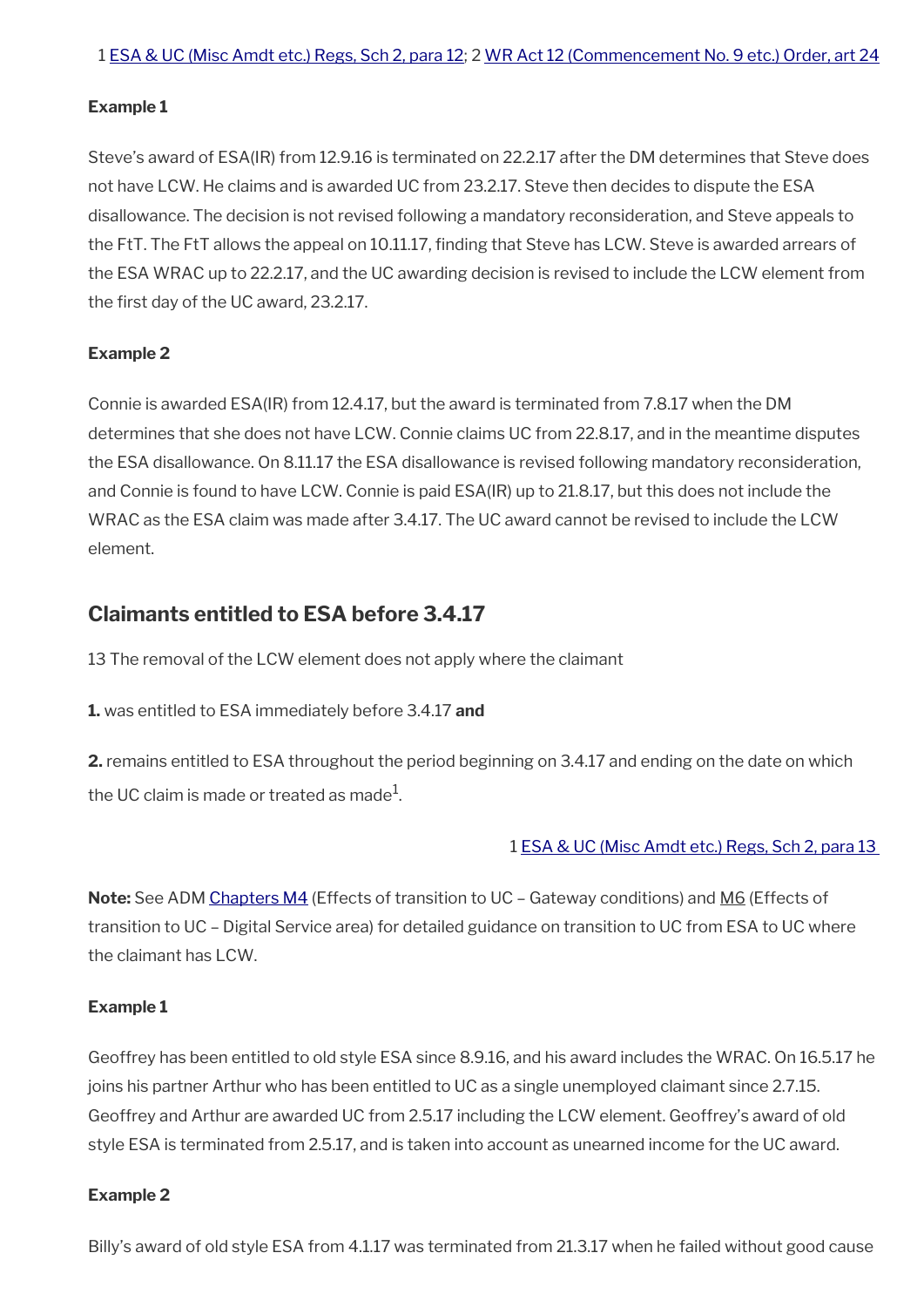to return the questionnaire. He claims and is awarded ESA(IR) from 18.4.17, sending the questionnaire in with his repeat claim. After the WCA, the DM determines that Billy has LCW, but not LCWRA. Billy's award of ESA includes the WRAC from 3.5.17 under the ESA savings rules where linked periods of LCW begin before 3.4.17.

On 14.8.17 Billy moves in with his partner Tricia, who has been entitled to UC as a single unemployed claimant since 9.3.17. Although Billy is treated as having LCW under transition rules (see [M4132 - M4133](http://intranet.dwp.gov.uk/manual/advice-decision-making-adm/transition-old-style-esa-m4130-m4138) and [M6192 - M6193](http://intranet.dwp.gov.uk/manual/advice-decision-making-adm/transition-old-style-esa-m6190-m6209)) for the purposes of work-related requirements, Tricia and Billy's award of UC from 9.8.17 does not include the LCW element. This is because Billy was not entitled to ESA immediately before 3.4.17, and unlike ESA, UC does not have linked periods of LCW rules.

# <span id="page-18-1"></span>**Claimants with LCW - credits only**

14 The removal of the LCW element does not apply where $<sup>1</sup>$ </sup>

**1.** immediately before 3.4.17, the UC claimant

**2.** the entitlement to credits in **1.1** continues to apply for each week for the period beginning with 3.4.17 and ending on the date on which the UC claim is made or treated as made.

- **1.1** was entitled to be awarded NI credits on the basis that they had, or would have had, LCW2**and**
- **1.2** was not entitled to old style ESA **and**

1 [ESA & UC \(Misc Amdt etc.\) Regs, Sch 2, para 14](https://www.legislation.gov.uk/uksi/2017/204/schedule/2); 2 [SS \(Credits\) Regs, reg 8B\(2\)\(a\)\(iv\), \(iva\)](https://www.legislation.gov.uk/uksi/1975/556/regulation/8B) & [\(v\)](https://www.legislation.gov.uk/uksi/1975/556/regulation/8B)

## **Example**

Philip is awarded old style ESA(Cont) and following the WCA, it is determined that he has LCW but not LCWRA. His award ends on 28.2.17 as he has been entitled for 365 days and he is not a member of the support group. He is not entitled to ESA(IR) as his wife Helena is in F/T employment, but he remains entitled to NI credits. Helena is made redundant from 1.11.18, and she and Philip claim UC as joint claimants who live in a Full Service area. Philip is treated as having LCW under transition rules (see  [M4132 - M4133](http://intranet.dwp.gov.uk/manual/advice-decision-making-adm/transition-old-style-esa-m4130-m4138) and [M6192 - M6193](http://intranet.dwp.gov.uk/manual/advice-decision-making-adm/transition-old-style-esa-m6190-m6209)), and the award of UC from 8.11.18 includes the LCW element from the beginning of the first assessment period.

# <span id="page-18-0"></span>**Claimants with IfW - IB, IS, SDA or credits only**

15 The removal of the LCW element does not apply to a UC claimant who, throughout the period beginning immediately before 3.4.17 and ending on the date the UC claim was made or treated as made, was entitled to $1$ 

**1.** IS on the grounds of incapacity for work or disability **or**